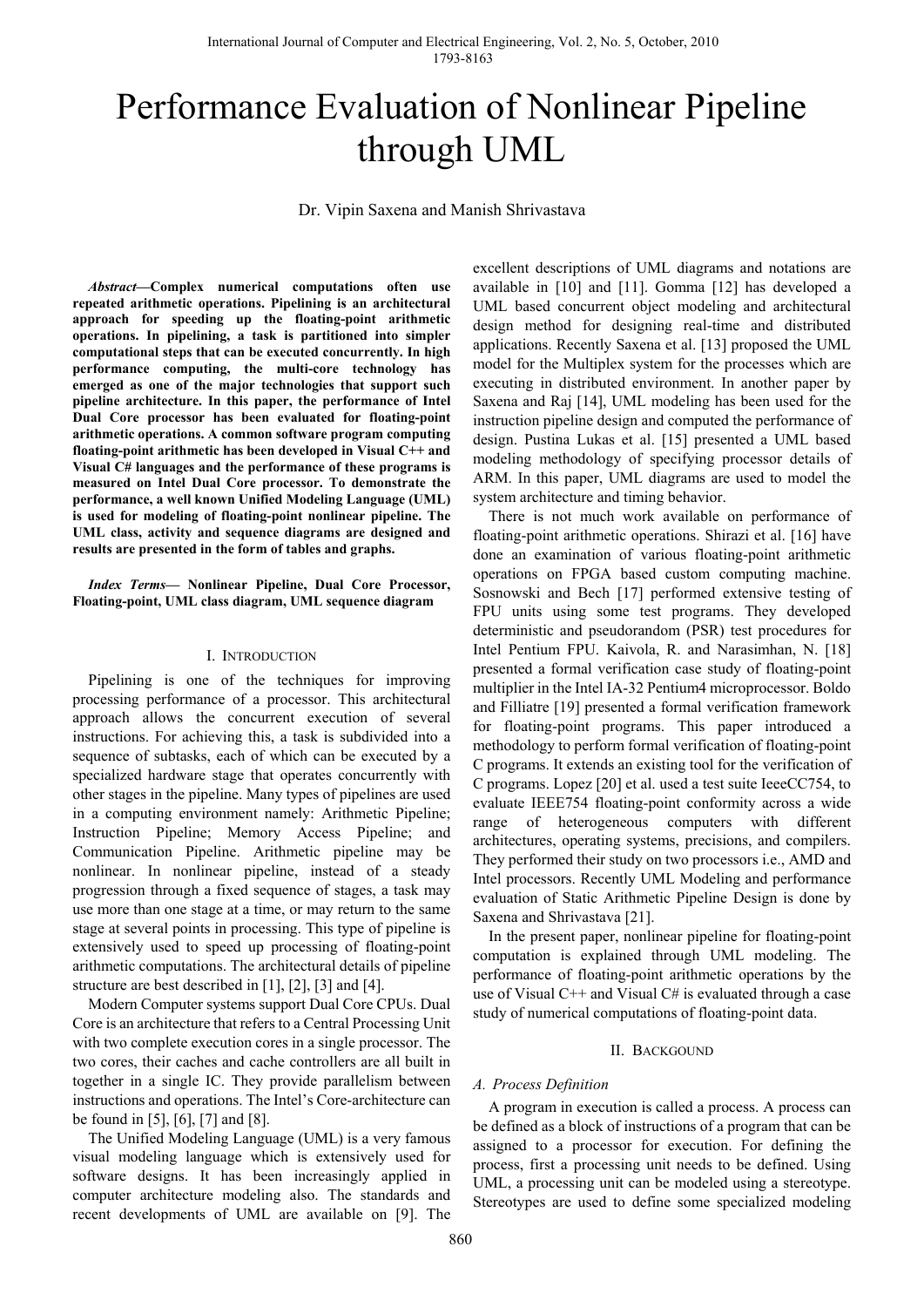elements based on core UML base classes. Fig. 1a shows the UML stereotype definition of a processing unit and Fig. 1b shows the class diagram for representing a process.



Fig. 1b: UML Class definition of Process

# *B. Nonlinear Pipeline*

Large numerical and scientific applications normally use repeated sequence of arithmetic operations. The processors often provide pipelines to improve processing speed of such arithmetic sequences. This type of pipelining is called arithmetic pipelining. In Arithmetic pipeline the stages represents the key processing components such as adders, shifters, comparator etc. An important difference between the arithmetic pipelines and instruction pipeline is that an arithmetic pipeline may be nonlinear. In nonlinear pipeline, instead of a steady progression through a fixed sequence of

stages, a task may use more than one stage at a time, or may return to the same stage at several points in processing. Nonlinear pipeline performs multiple functions and need dynamic scheduling. Floating-point computations (i.e. addition, multiplication etc.) are good examples of nonlinear arithmetic pipeline. IEEE has defined the structure and format of floating-point and is available in [22]. As an example, we have taken a multifunctional floating-point adder/multiplier pipeline. This pipeline structure performs partial shifts and partial products while doing addition and multiplication. The stages are defined as follows and are shown in Fig. 2. It is clear from the Fig. 2 that these two functions correspond to two different paths through the pipeline. The partial shifts and partial products are repeated for addition and multiplication respectively. This entire structure forms a nonlinear pipeline.

**Stage1:** Add/Subtract Exponents

**Stage2:** Partial shifts and Partial products

**Stage3:** Add Mantissa

**Stage4:** Normalise result by removing the leading 0's and adjusts the exponent

## *C. Intel Dual Core processor Architecture*

The Dual Core processor is based on the Intel Core micro-architecture that uses CMP (i.e. core multi processors) technology. In this, two or more CPUs (known as Cores) put together on a single chip along with dual L2 caches. The Dual Core processors move hundreds of instructions into cache before executing them. The movement takes place in blocks of four or more at a time. This technique tries to execute even the most complex instructions in one clock tick. The Intel Core micro-architecture technology provides more efficient decoding stages and execution units for increasing processing capacity, reducing latency and achieving high performance. Each execution core consists of a separate pipelined integer unit and pipelined floating-point unit with dedicated adder, multiplier and divider. There are up to 12 integer and 4 floating-point registers. The architectural modeling of Intel Core micro-architecture is done by UML. The UML stereotypes for execution cores are defined. Fig. 3 shows the UML stereotype definition of Execution core. Fig. 4 shows the class diagram for representing a core and the Fig. 5 shows the single and multiple instances of core.



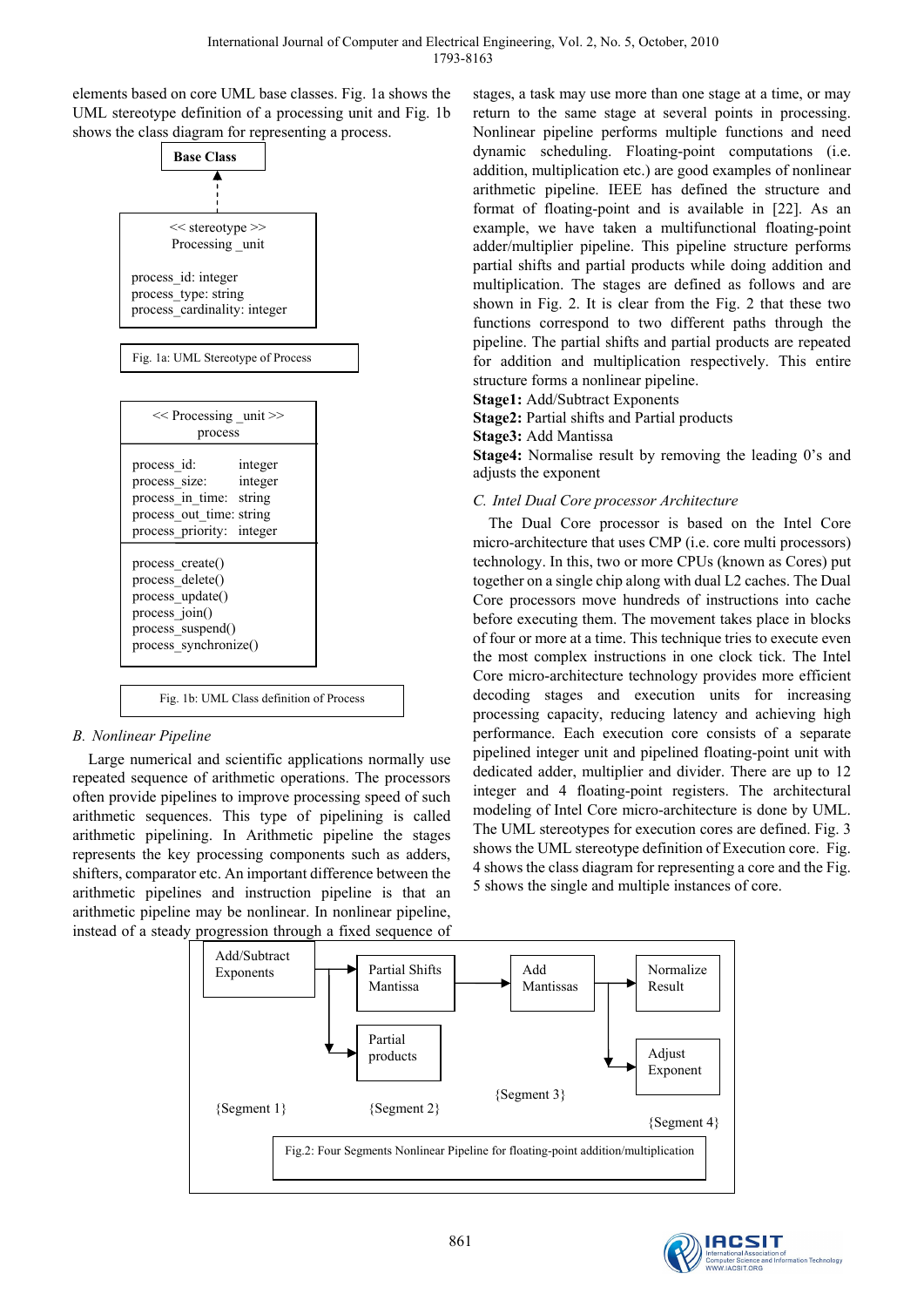

III. UML MODELING OF NON LINEAR PIPELINE DESIGN

## *A. UML Class Diagram*

The Fig. 6 shows the complete architectural model of Dual Core processor architecture. The class Process is directly interacting with the class Process Execution Controller

(PEC), which is fully responsible for the execution of the assigned task.

The PEC is controlling the processes by message exchanging between the classes Processor and Memory.

The Processor class contains two cores, i.e. Core1 and Core2 and each core contains many components responsible for process execution as shown in the figure. The class diagram of the entire memory unit is also shown in the figure. Here class L2\_Cache is shared between two cores and caches instructions through the class I\_ Cache whereas the class D Cache is responsible for caching the data, which is a sub class of L1\_Cache. The class ALU is responsible for integer arithmetic and logical operations where as the class FPU is responsible for floating-point operations as represented in figure. This class contains three classes namely Adder, Multiply and Divider for performing multiplication, addition and division.

## *B. UML Activity Diagram*

For proper analysis and clear understanding of multifunction nonlinear pipeline operations, a high level formalism and abstract representations are needed. Therefore, a formal visualization technique is an important approach for describing the operation of a pipeline. A UML activity diagram is designed for multifunction pipeline (Adder/Multiplication) and shown below in Fig. 7. This activity diagram clearly shows the various activities which are performed concurrently. The first activity is the addition and subtraction of exponents. The addition of exponent is performed in multiplication and the subtraction is performed for comparing the exponents in addition of floating point numbers. Since shift stage is more costly in floating-point adder operation, therefore it is required to restrict this stage to perform partial shifts and repeat this stage for a number of times to complete the addition operation. In multiplication operation, mantissas are divided in to high and lower halves, multiplying them and accumulating the partial products. Finally, the result is normalized by adjusting the exponent of the final result.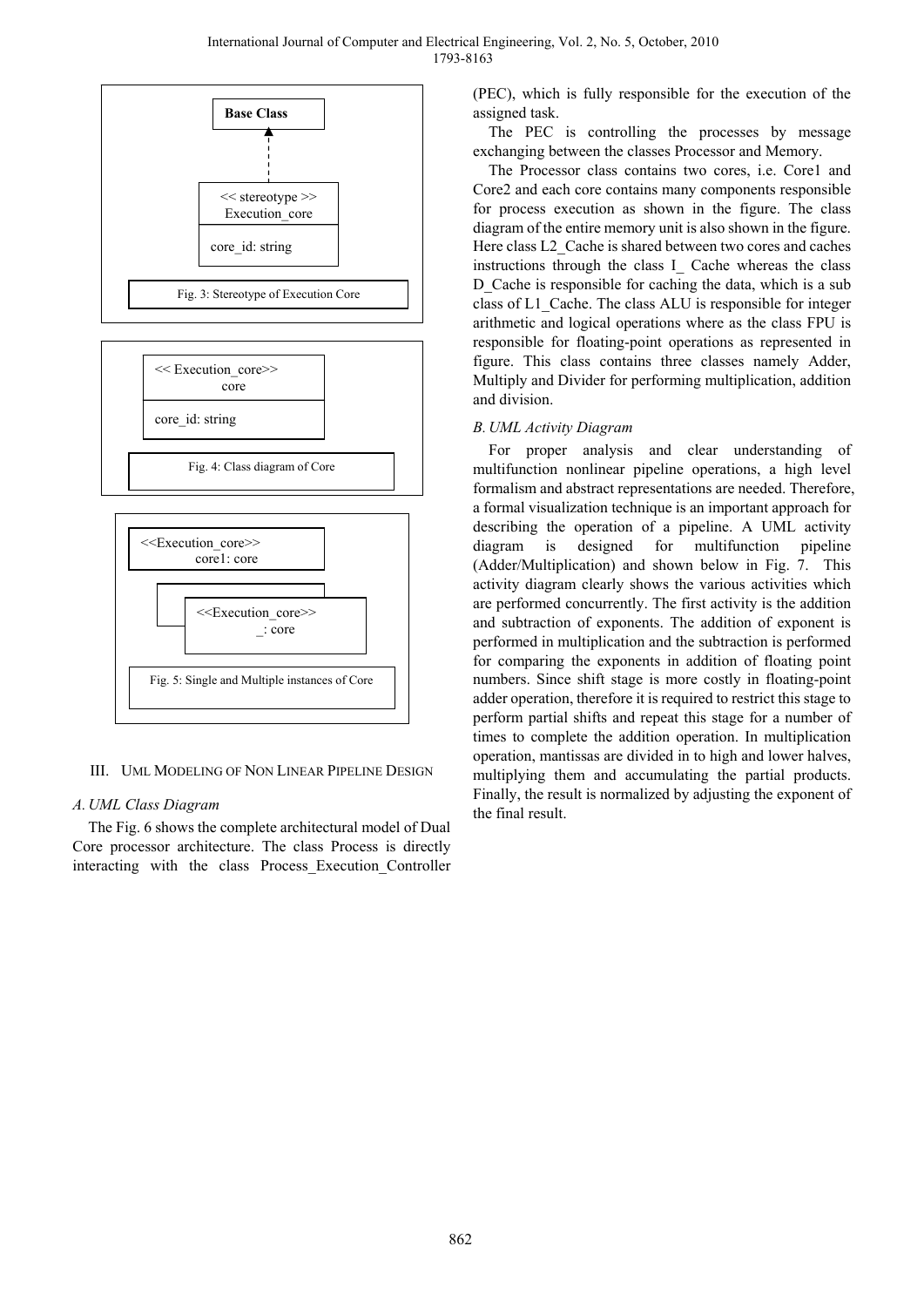International Journal of Computer and Electrical Engineering, Vol. 2, No. 5, October, 2010 1793-8163



Fig. 6: UML Class Diagram for Processor Architecture

# *C. UML Sequence Diagram for Floating-point Operation*

The Sequence diagram is used to model the dynamic aspects of the system. Through this diagram one can find how the actors interact with objects at a very high level by showing a series of sequential steps. The UML sequence diagram for floating point pipeline unit for Intel's Core micro-architecture is shown in Fig. 8. The Pentium processor executes individual instructions faster through execution pipelining, which allows multiple floating-point instructions to be executed at the same time. The scheduler receives instructions and dispatches them to the appropriate floating-point execution units. An interlocking mechanism was implemented to prevent the starting of a new instruction before the previous one is finished. The renaming logic (i.e. Register\_Allocator) maps virtual registers specified by the instruction into physical registers, which access the actual Register\_file (12 integer and 8 floating-point read ports) in

the next stage. Instructions then initiates a floating-point add (or subtract) and a floating-point multiply operation simultaneously. The Retirement\_Unit writes final results into the Register\_ file (10 integer and 10 floating-point write ports).

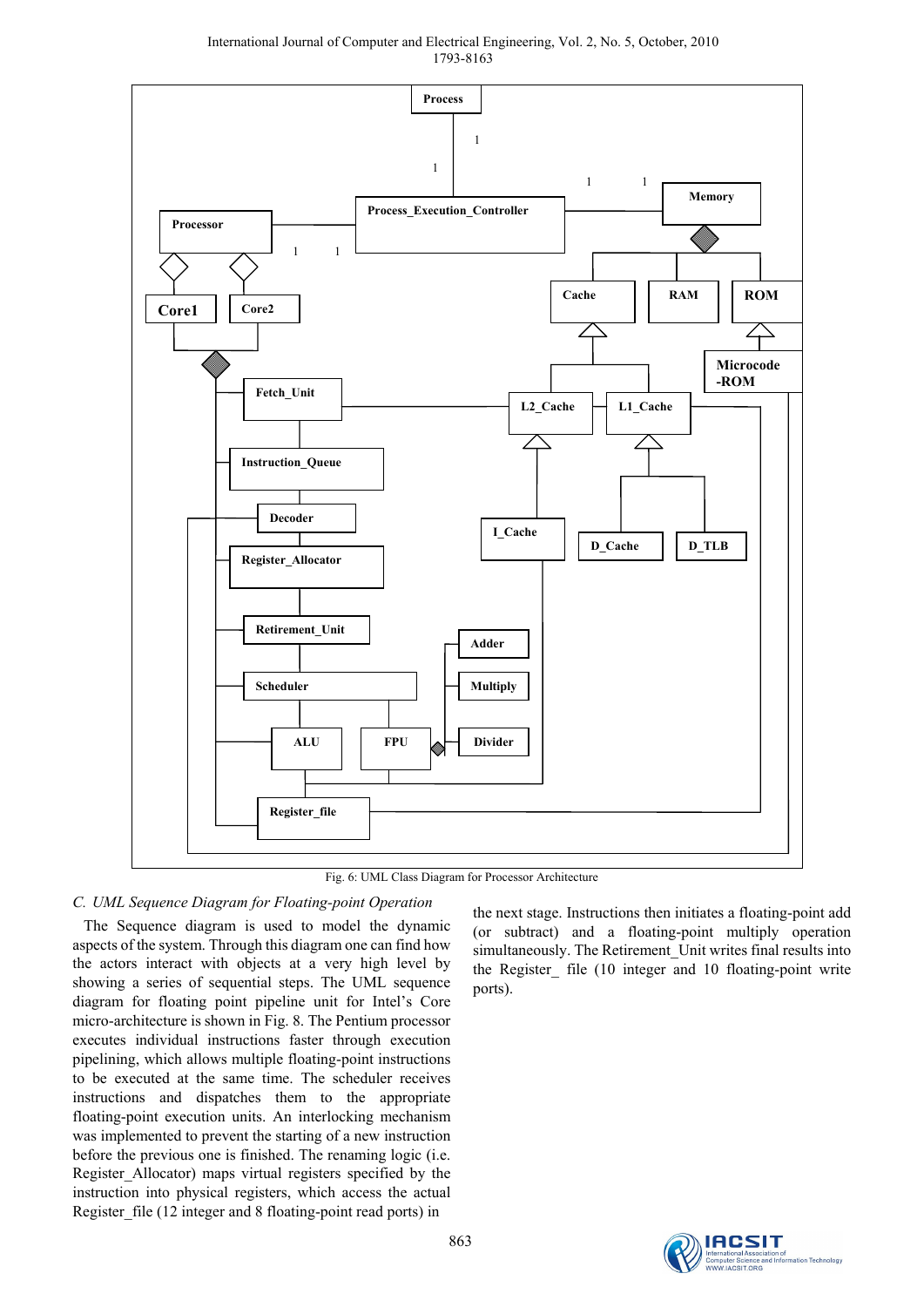

## IV. EXPERIMENTAL RESULTS AND DISCUSSIONS

The floating-point computations are available in all major programming languages. A numeric example of summation of complex multiplications and divisions is taken as a case study. A common program is developed in programming languages namely Visual C++ and Visual C#. The computation is performed inside a loop by varying the number of repetition of terms for getting their sum. The programs are executed on Intel's Dual core processor. The specifications of the system are given in table 1. The experimental results are obtained by executing a common code written in each programming language. The Visual C++ and Visual C# programs are developed as windows applications and executed under Visual studio 2008 on Microsoft.Net framework v3.5. The execution time in each case is measured for five different runs. All the experimental results are averaged from 5 different runs and their average execution time is taken for comparison. Table 2 shows the execution time computed in milliseconds on Dual Core processor for which the experimental study is performed.

Fig. 9 clearly displays above results in the form of graph as a performance comparison in terms of execution time of number of 100 and 1000 floating-point computations, where as Fig. 10 displays the same for 10000 and 100000

computations. Based on the experimental results, it was found that Visual C++ performs better in comparison to Visual C#. It is clear from these tables that the execution time is lesser in case of Visual  $C_{++}$  in comparison to Visual  $C_{++}$ .

**TABLE 1: ARCHITECTURAL DETAILS OF PENTIUM DUAL CORE SYSTEM**

| Specification           | Intel <sup>®</sup> Pentium <sup>®</sup> Dual Core CPU |
|-------------------------|-------------------------------------------------------|
| Number of cores         | 02                                                    |
| Family                  | Intel Pentium Dual Core                               |
| Model number            | E2200                                                 |
| Clock speed             | $2.20$ GHZ                                            |
| Bus speed               | <b>800 MHZ</b>                                        |
| Level 1 cache size      | 2 x 32 KB instruction caches                          |
|                         | 2 x 32 KB data caches                                 |
| Level 2 cache size      | shared 1 MB                                           |
| Instruction sets        | MMX instruction set, SSE, SSE2,                       |
|                         | SSE3, EM64T                                           |
| Memory size             | $1.0$ GB                                              |
| <b>Operating System</b> | Windows XP Professional, 2002, SP                     |
|                         |                                                       |

## V. CONCLUDING REMARKS

It is concluded that UML is a powerful modeling language for formal specifications of hardware systems and various scientific problems. Most of the critical applications often use a lot of floating-point computations. Nonlinear arithmetic pipelining is an architectural approach for speeding up these computations. Most of the major microprocessor architectures support multi-core technology and also support floating-point arithmetic operations. In the present paper, nonlinear pipeline for floating-point arithmetic computations is explained through UML modeling. The UML class, sequence and activity diagrams are designed. The performance of floating-point computations is evaluated on Intel Dual Core processor by executing a common code having varied number of complex floating-point computations. From the results, it is observed that Visual C++ takes less execution time as compared to Visual C# over large number of floating-point computations. Therefore Visual C++ is recommended for long floating-point computations.

#### ACKNOWLEDGEMENTS

The authors are very thankful to Prof. B. Hanumaiah, Vice-Chancellor, Babasaheb Bhimrao Ambedkar University (A Central University), Vidya Vihar, Rae Bareilly Road, Lucknow, India, for providing excellent computation facilities in the University campus. Thanks are also due to the University Grant Commission, India, for providing financial assistance to the Central University for research work.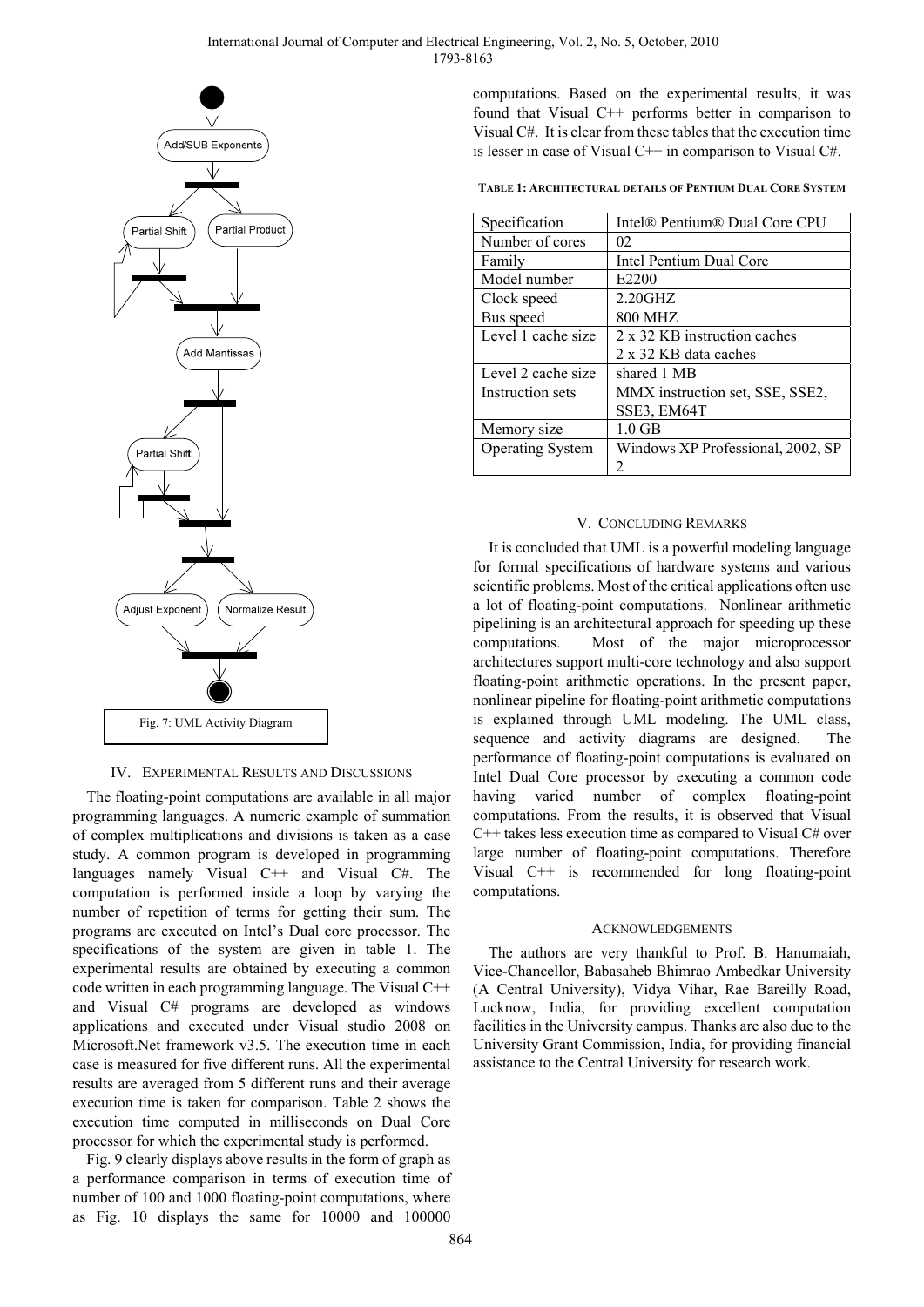#### International Journal of Computer and Electrical Engineering, Vol. 2, No. 5, October, 2010 1793-8163



Fig. 8: UML Sequence Diagram for Floating-point Execution

TABLE 2: EXECUTION TIMES ON INTEL DUAL CORE CPU

|                                          | $VC++$   |        |        |                 | VC#      |                 |                 |          |
|------------------------------------------|----------|--------|--------|-----------------|----------|-----------------|-----------------|----------|
| <b>Lines of Code</b>                     | $10^{2}$ | $10^3$ | $10^4$ | 10 <sup>5</sup> | $10^{2}$ | 10 <sup>3</sup> | 10 <sup>4</sup> | $10^{5}$ |
|                                          |          |        |        |                 |          |                 |                 |          |
| <b>Execution Time in</b>                 | 15       | 93     | 890    | 8953            | 15       | 109             | 921             | 9234     |
| <b>Milli Seconds</b>                     | 15       | 110    | 890    | 8968            | 15       | 109             | 937             | 9171     |
|                                          | 15       | 109    | 875    | 8781            | 15       | 109             | 921             | 9265     |
|                                          | 15       | 94     | 891    | 8797            | 15       | 109             | 921             | 9250     |
|                                          | 15       | 109    | 906    | 8813            | 15       | 109             | 937             | 9281     |
| <b>Average Execution</b><br>Time (in ms) | 15       | 103    | 890.4  | 8862.4          | 15       | 109             | 927.4           | 9240.2   |



Fig. 9: Comparison of Execution Times for 100 and 1000 computations



Fig. 10: Comparison of Execution Times for 10000 and 100000 computations

#### **REFERENCES**

- [1] Hwang, Kai, "Advanced Computer Architecture: Parallelism, Scalability, Programmability", Fourteenth reprint, Tata McGraw-Hill Edition, ISBN-0-07-053070-X, 2007.
- [2] Mano Morris M., "Computer System Architecture" Third edition, Prentice-Hall of India Pvt. Ltd. ISBN-978-81-203-0855-8, 2007.
- [3] Patterson, David A., Hennessy, John L., "Computer Organization and Design: The hardware/Software Interface" Morgan Kaufmann Publishers. Elsevier Inc., 2005.
- [4] Cragon, Harvey G., "Memory Systems and Pipelined Processors", Narosa Publishing House, New Delhi, 1998.
- [5] Saini, Avtar (1993), Design of the Intel Pentium TM Processor, Intel Corporation, IEEE, Available: http://ieeexplore.ieee.org/stamp/ stamp.jsp?arnumber=00393370.